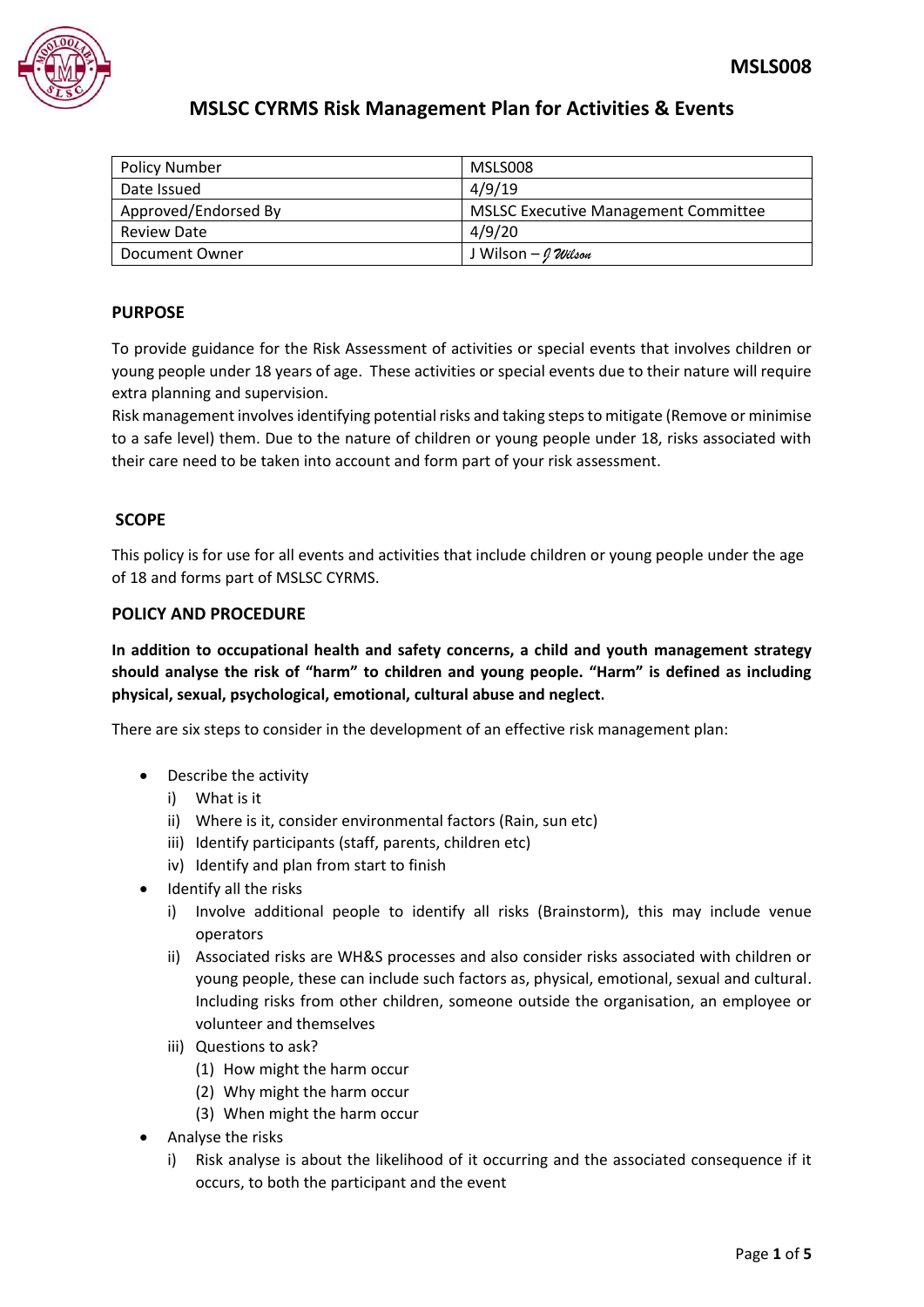

- ii) Refer to the table in this document for an outline in how to rate the identified risks.
- Mitigate the risks
	- i) Put measures in place to remove the risk altogether, or reduce the risk to a low acceptable level e.g Outside Temperature is 40 Deg C, move or change event to inside cooled venue
- Analyse the risk after mitigation
	- ii) Once all measures have been put in place to mitigate or remove the risks, carry out the evaluation process again to ensure all items are covered.
- Review as required
	- iii) You will be required to continually carry out risk assessments during the activity as variables change e.g weather, venue and mix of participants.

## **DEFINITIONS**

CYRMS – Child and Youth Risk Management Strategy

#### **REFERENCES**

- SLSQ Enterprise Risk Management and Resilience Principle ADM01
- SLSA Regulations Appendix C of the SLSA policy 6.05 Member Protection and section 5.2b

#### **Appendix**

**A – Risk Management Calculator Tool**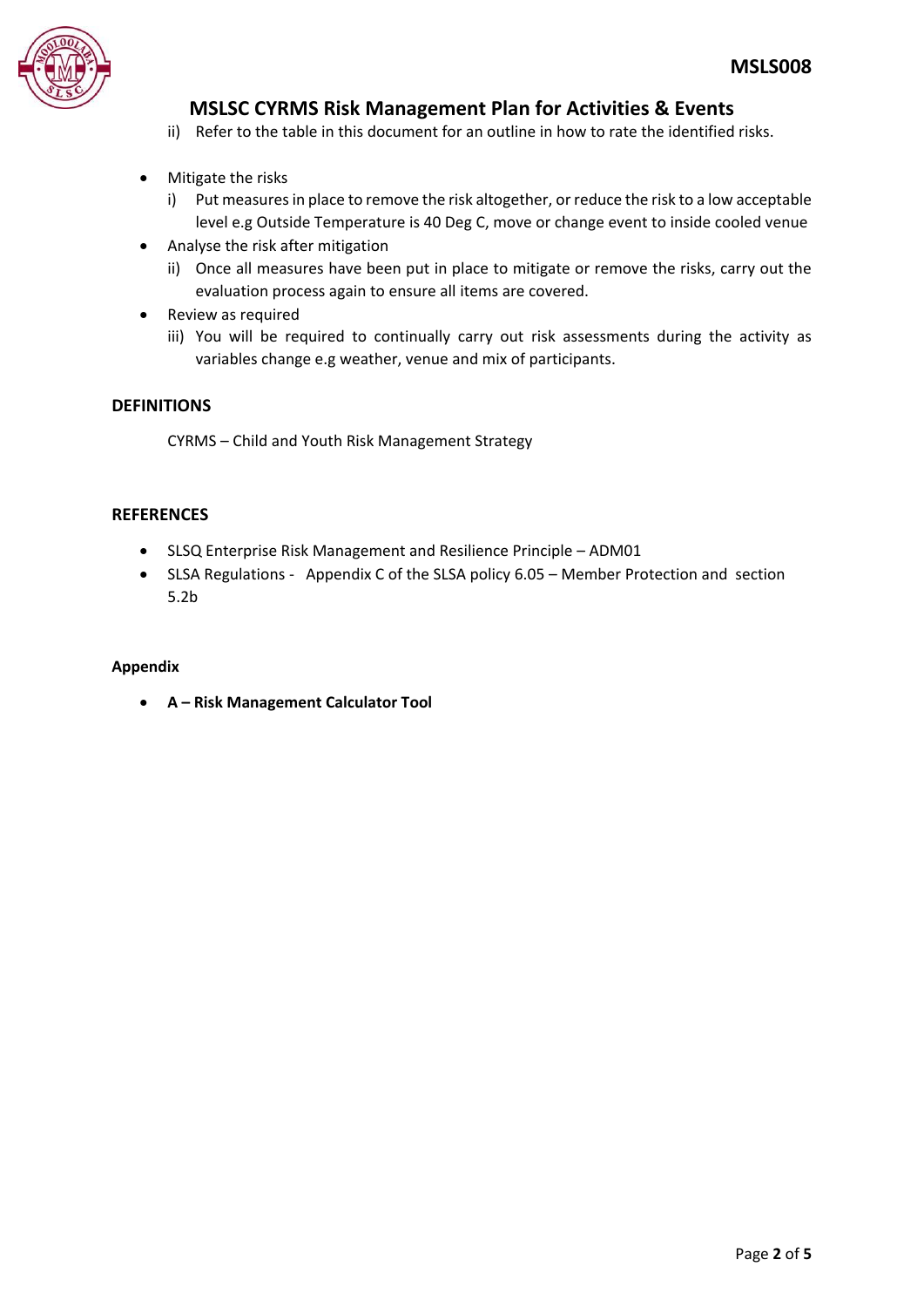

## **Appendix A**

- 1) Identify or determine the risk/s to your participants in the activities
- 2) Determine the Likelihood and Consequences using the table below
- 3) Using both ratings calculate the risk rating eg. H (high risk), M (medium risk), or L (low risk)
- 4) Identify if mitigation is required, and if so the mitigation strategies (control measures) to reduce the risk to your participants
- 5) Recalculate the Risk Rating after implementing the control measure eg: M (medium risk) or L (low risk)

| <b>RISK IDENTIFICATION</b>             |                       | <b>RISK ASSESSMENT</b>  |                                  |                                                                      | <b>RISK MITIGATION</b>                              |                                           |                                                                      |                           |
|----------------------------------------|-----------------------|-------------------------|----------------------------------|----------------------------------------------------------------------|-----------------------------------------------------|-------------------------------------------|----------------------------------------------------------------------|---------------------------|
| Describe the Event/<br><b>Activity</b> | <b>Identify Risks</b> | Likelihood<br>A,B,C,D,E | <b>Consequences</b><br>1,2,3,4,5 | <b>Risk</b><br>Rating<br><b>H, M, L</b><br>[see risk<br>chart below] | <b>Requires</b><br><b>Risk</b><br>Mitigation<br>Y/N | <b>Risk Mitigation</b><br><b>Strategy</b> | <b>Risk</b><br>Rating<br><b>H, M, L</b><br>[see risk<br>chart below] | Completed<br>[signed off] |
|                                        |                       |                         |                                  |                                                                      |                                                     |                                           |                                                                      |                           |
|                                        |                       |                         |                                  |                                                                      |                                                     |                                           |                                                                      |                           |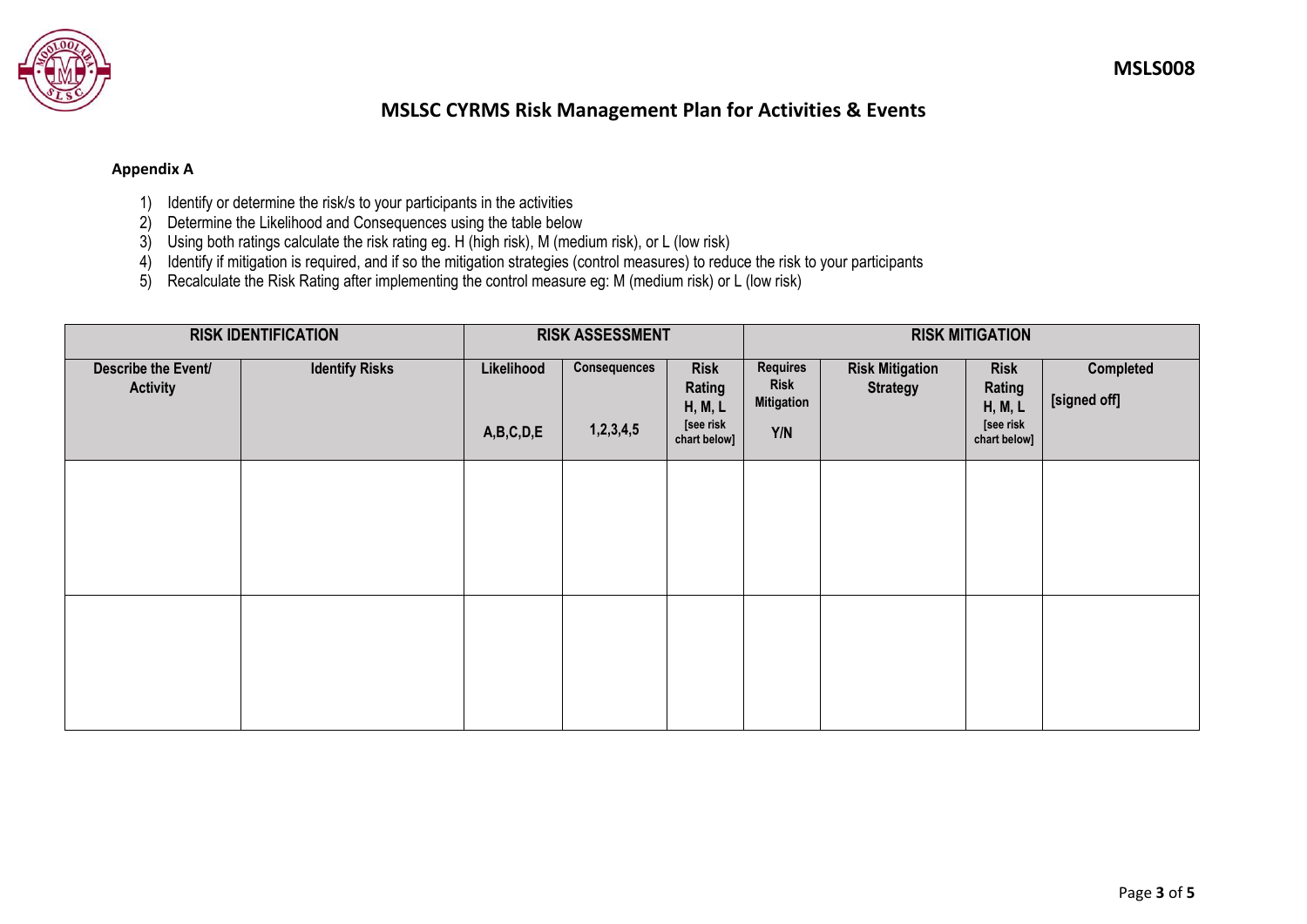